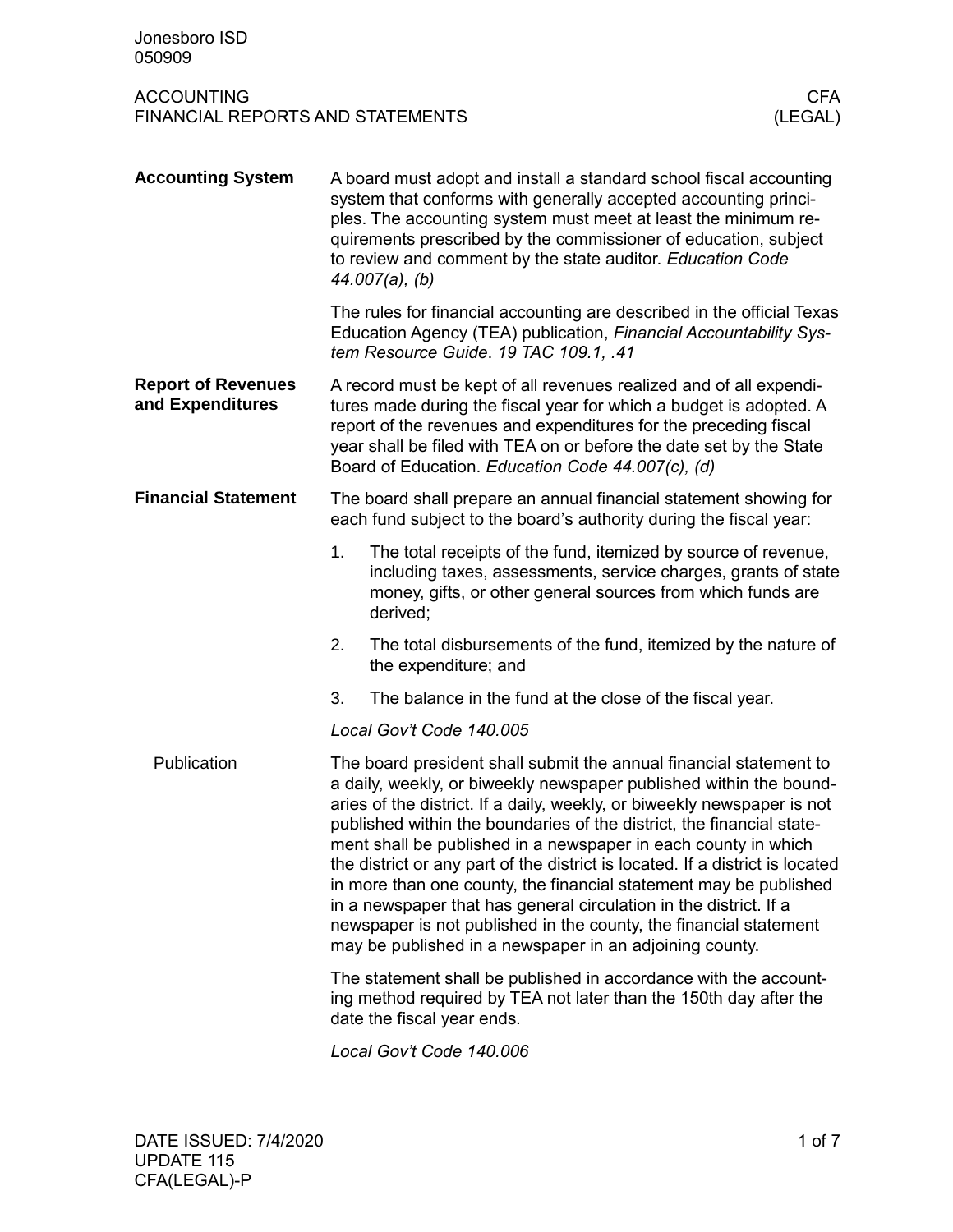| <b>Annual Local Debt</b><br><b>Report</b> | A district shall annually compile and report certain financial infor-<br>mation ("Annual Local Debt Report") in the manner prescribed by<br>Local Government Code 140.008 and 34 Administrative Code<br>10.1-.6. Local Gov't Code 140.008(b); 34 TAC 10.2(a) |    |                                                                                                                                                                                                         |  |  |  |
|-------------------------------------------|--------------------------------------------------------------------------------------------------------------------------------------------------------------------------------------------------------------------------------------------------------------|----|---------------------------------------------------------------------------------------------------------------------------------------------------------------------------------------------------------|--|--|--|
|                                           | The Annual Local Debt Report must include the following financial<br>information:                                                                                                                                                                            |    |                                                                                                                                                                                                         |  |  |  |
|                                           | 1.                                                                                                                                                                                                                                                           |    | Regarding total authorized debt obligations:                                                                                                                                                            |  |  |  |
|                                           |                                                                                                                                                                                                                                                              | a. | The amount of all authorized debt obligations;                                                                                                                                                          |  |  |  |
|                                           |                                                                                                                                                                                                                                                              | b. | The principal of all outstanding debt obligations;                                                                                                                                                      |  |  |  |
|                                           |                                                                                                                                                                                                                                                              | C. | The combined principal and interest required to pay all<br>outstanding debt obligations on time and in full;                                                                                            |  |  |  |
|                                           |                                                                                                                                                                                                                                                              | d. | The amount of all authorized debt obligations secured by<br>property taxes;                                                                                                                             |  |  |  |
|                                           |                                                                                                                                                                                                                                                              | е. | The principal of all outstanding debt obligations secured<br>by property taxes;                                                                                                                         |  |  |  |
|                                           |                                                                                                                                                                                                                                                              | f. | The combined principal and interest required to pay all<br>outstanding debt obligations secured by property taxes<br>on time and in full;                                                               |  |  |  |
|                                           |                                                                                                                                                                                                                                                              | g. | The amount of all authorized debt obligations secured by<br>property taxes expressed as a per capita amount;                                                                                            |  |  |  |
|                                           |                                                                                                                                                                                                                                                              | h. | The principal of all outstanding debt obligations secured<br>by property taxes expressed as a per capita amount;                                                                                        |  |  |  |
|                                           |                                                                                                                                                                                                                                                              | i. | The combined principal and interest required to pay all<br>outstanding debt obligations on time and in full for all ob-<br>ligations secured by property taxes expressed as a per<br>capita amount; and |  |  |  |
|                                           |                                                                                                                                                                                                                                                              | j. | The current credit rating on total debt obligations given<br>by any nationally recognized credit rating organization.                                                                                   |  |  |  |
|                                           | 2.                                                                                                                                                                                                                                                           |    | Regarding each authorized debt obligation:                                                                                                                                                              |  |  |  |
|                                           |                                                                                                                                                                                                                                                              | a. | The principal of each outstanding debt;                                                                                                                                                                 |  |  |  |
|                                           |                                                                                                                                                                                                                                                              | b. | The principal of each outstanding debt obligation se-<br>cured by property taxes expressed as a per capita<br>amount;                                                                                   |  |  |  |
|                                           |                                                                                                                                                                                                                                                              | C. | The combined principal and interest required to pay<br>each outstanding debt obligation on time and in full;                                                                                            |  |  |  |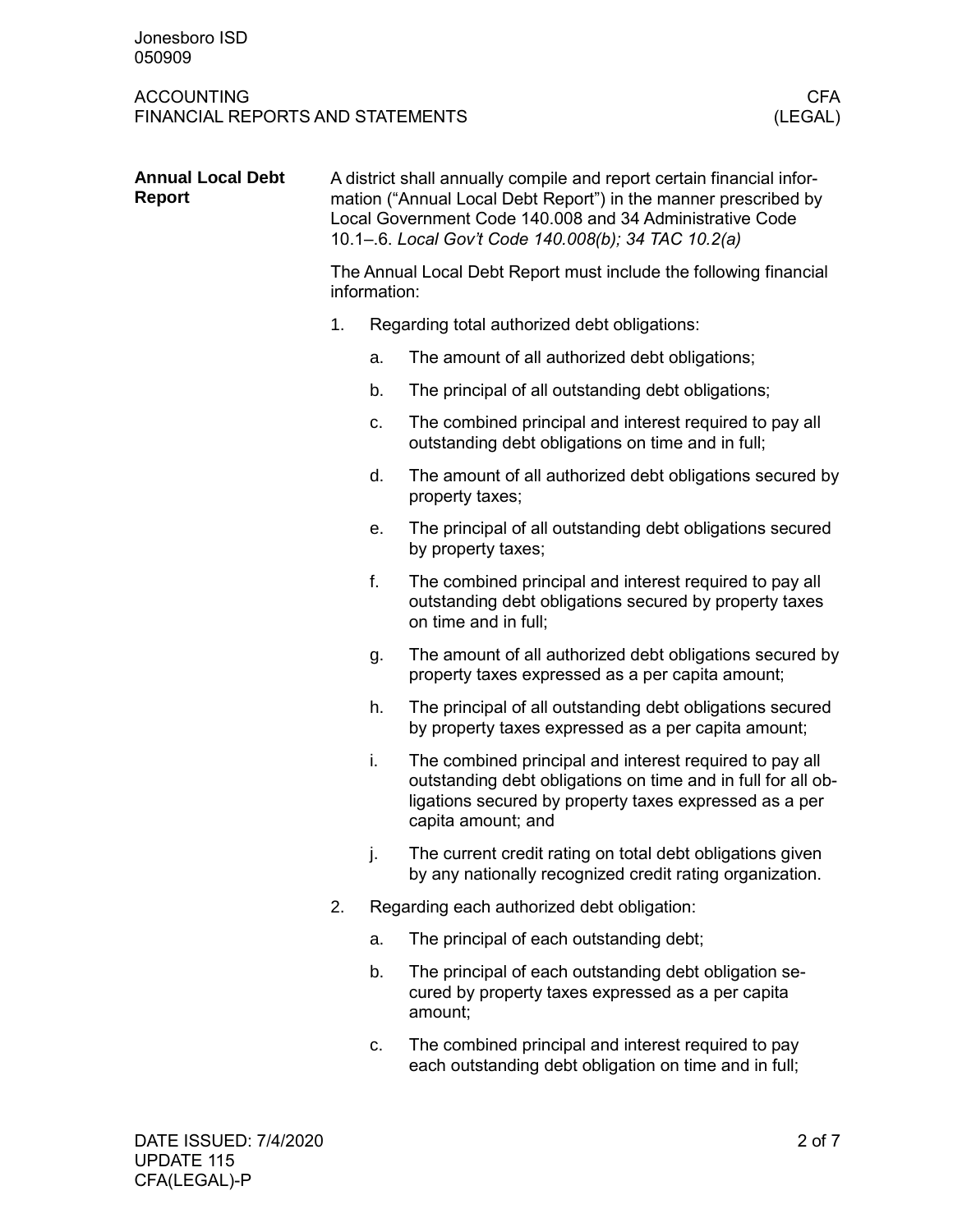|                              |                                                                                                                                                                                                                                                                                                                                      | d. | The combined principal and interest required to pay<br>each outstanding debt obligation on time and in full ex-<br>pressed as a per capita amount;                                                                                                                                                                                                                                              |  |  |  |
|------------------------------|--------------------------------------------------------------------------------------------------------------------------------------------------------------------------------------------------------------------------------------------------------------------------------------------------------------------------------------|----|-------------------------------------------------------------------------------------------------------------------------------------------------------------------------------------------------------------------------------------------------------------------------------------------------------------------------------------------------------------------------------------------------|--|--|--|
|                              |                                                                                                                                                                                                                                                                                                                                      | е. | The issued and unissued amounts, the spent and un-<br>spent amounts, the maturity date and the stated purpose<br>for which each debt obligation was authorized; and                                                                                                                                                                                                                             |  |  |  |
|                              |                                                                                                                                                                                                                                                                                                                                      | f. | The current credit rating on each debt obligation given<br>by any nationally recognized credit rating organization.                                                                                                                                                                                                                                                                             |  |  |  |
|                              | 3.                                                                                                                                                                                                                                                                                                                                   |    | Any other information considered relevant or necessary to ex-<br>plain the above required data elements, such as explanations<br>of payment sources for different kinds of debt or projections of<br>per capita amounts of ad valorem taxation-secured obliga-<br>tions as of the last day of the maximum term of the most re-<br>cent debt obligation issued by the district.                  |  |  |  |
|                              | 34 TAC 10.2; Local Gov't Code 140.008(b).                                                                                                                                                                                                                                                                                            |    |                                                                                                                                                                                                                                                                                                                                                                                                 |  |  |  |
| Submission to<br>Comptroller | The comptroller shall provide a location on the comptroller's inter-<br>net website where a district may submit the financial information<br>described above and any other related information required or re-<br>quested by the comptroller for the Annual Local Debt Report.                                                       |    |                                                                                                                                                                                                                                                                                                                                                                                                 |  |  |  |
|                              | The comptroller shall prescribe the form and manner in which fi-<br>nancial information, financial documents, and related information<br>must be submitted under these provisions. These instructions and<br>other information related to local government debt reporting will be<br>provided on the comptroller's internet website. |    |                                                                                                                                                                                                                                                                                                                                                                                                 |  |  |  |
|                              | 34 TAC 10.3                                                                                                                                                                                                                                                                                                                          |    |                                                                                                                                                                                                                                                                                                                                                                                                 |  |  |  |
| Reporting<br>Requirement     | On an annual basis and within 180 days of the end of the most re-<br>cently completed fiscal year, a district shall, in accordance with the<br>reporting requirements set forth under Local Government Code<br>140.008, either:                                                                                                      |    |                                                                                                                                                                                                                                                                                                                                                                                                 |  |  |  |
|                              | 1.                                                                                                                                                                                                                                                                                                                                   |    | Submit an Annual Local Debt Report to the comptroller as de-<br>scribed at Submission to Comptroller, above, in the form and<br>in the manner prescribed by the comptroller and, if the district<br>maintains an internet website, continually maintain a link from<br>its website to the location on the comptroller's website where<br>the district's financial information may be viewed; or |  |  |  |
|                              | 2.                                                                                                                                                                                                                                                                                                                                   |    | Post its contact information and the information required in an<br>Annual Local Debt Report on the district's own internet web-<br>site and make the report available for inspection by any per-<br>son in accordance with other law.                                                                                                                                                           |  |  |  |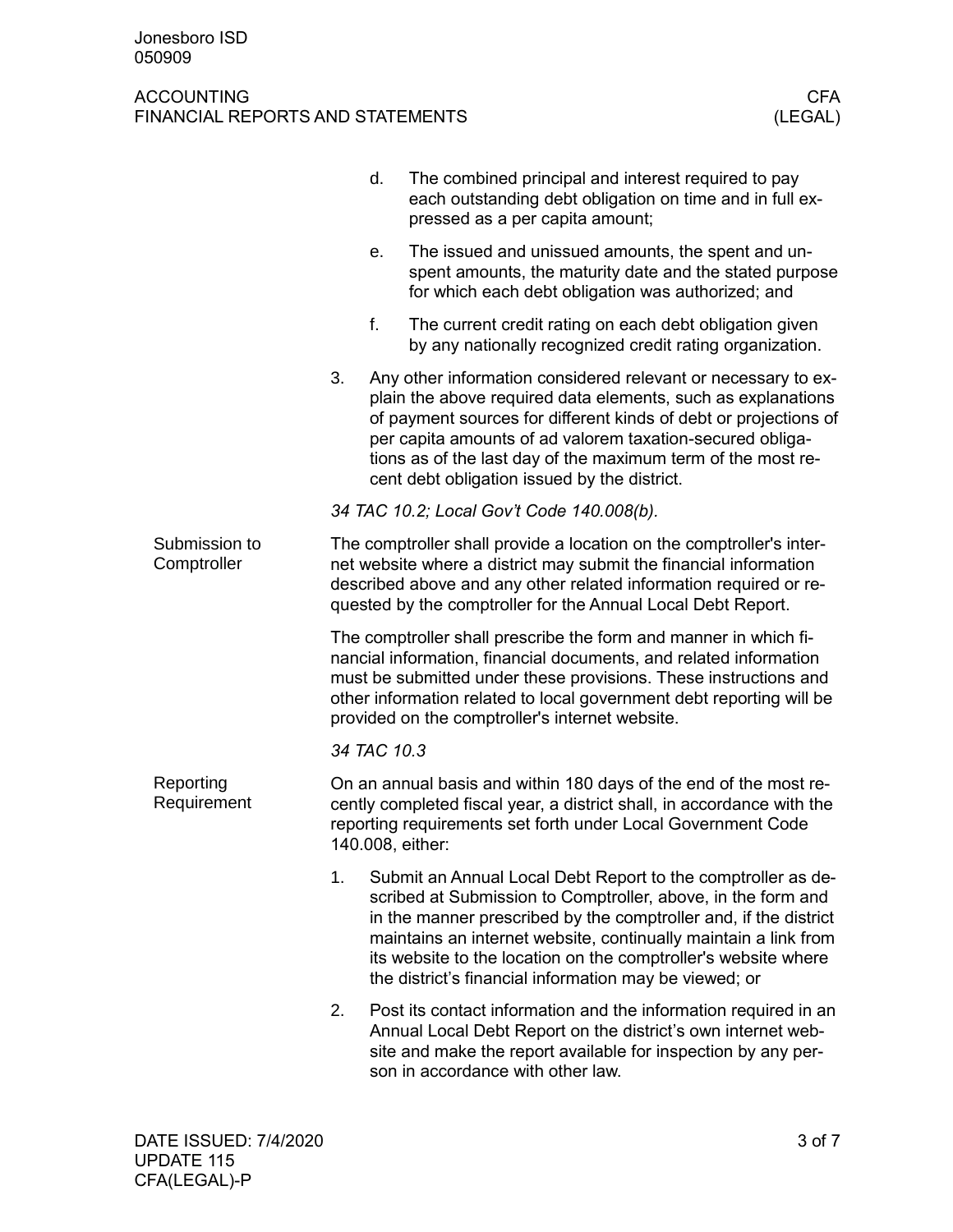|                                              |                                                                                                                                                                                                                 |                                                                                                                                                                                                                                                                                        | A district that elects to post a report of its financial information on<br>its own internet website as described in item 2 above shall provide<br>upon request an electronic link to the location on the district's web-<br>site where the information can be viewed to facilitate compliance<br>with the requirements of this provision and to enable the comptrol-<br>ler to maintain a searchable database of local debt information that<br>is comprehensive, accurate, and complete. |  |
|----------------------------------------------|-----------------------------------------------------------------------------------------------------------------------------------------------------------------------------------------------------------------|----------------------------------------------------------------------------------------------------------------------------------------------------------------------------------------------------------------------------------------------------------------------------------------|-------------------------------------------------------------------------------------------------------------------------------------------------------------------------------------------------------------------------------------------------------------------------------------------------------------------------------------------------------------------------------------------------------------------------------------------------------------------------------------------|--|
|                                              |                                                                                                                                                                                                                 |                                                                                                                                                                                                                                                                                        | 34 TAC 10.4; Local Gov't Code 140.008(c), (d), (f)                                                                                                                                                                                                                                                                                                                                                                                                                                        |  |
| <b>Definitions</b>                           | The phrases, words, and terms used in the foregoing provisions<br>shall have the meanings set out in 34 Administrative Code 10.1,<br>unless the context clearly indicates otherwise. 34 TAC 10.1                |                                                                                                                                                                                                                                                                                        |                                                                                                                                                                                                                                                                                                                                                                                                                                                                                           |  |
| <b>Financial</b><br><b>Management Report</b> | Each district is required to report information and financial account-<br>ability ratings to parents, taxpayers, and other stakeholders by im-<br>plementing the reporting procedures below. 19 TAC 109.1001(q) |                                                                                                                                                                                                                                                                                        |                                                                                                                                                                                                                                                                                                                                                                                                                                                                                           |  |
| Report<br>Requirements                       | Each district must prepare and distribute an annual financial man-<br>agement report in accordance with 19 Administrative Code<br>109.1001(q). 19 TAC 109.1001(q)(1)                                            |                                                                                                                                                                                                                                                                                        |                                                                                                                                                                                                                                                                                                                                                                                                                                                                                           |  |
|                                              | The annual financial management report for a district must include:                                                                                                                                             |                                                                                                                                                                                                                                                                                        |                                                                                                                                                                                                                                                                                                                                                                                                                                                                                           |  |
|                                              | 1.                                                                                                                                                                                                              | A description of its financial management performance based<br>on a comparison, provided by TEA, of its performance on the<br>indicators established by the commissioner and reflected in<br>19 Administrative Code 109.1001. The report will contain in-<br>formation that discloses: |                                                                                                                                                                                                                                                                                                                                                                                                                                                                                           |  |
|                                              |                                                                                                                                                                                                                 | a.                                                                                                                                                                                                                                                                                     | State-established standards; and                                                                                                                                                                                                                                                                                                                                                                                                                                                          |  |
|                                              |                                                                                                                                                                                                                 | b.                                                                                                                                                                                                                                                                                     | The district's financial management performance under<br>each indicator for the current and previous year's finan-<br>cial accountability ratings [see CFC];                                                                                                                                                                                                                                                                                                                              |  |
|                                              | 2.                                                                                                                                                                                                              | Any descriptive information required by the commissioner, in-<br>cluding:                                                                                                                                                                                                              |                                                                                                                                                                                                                                                                                                                                                                                                                                                                                           |  |
|                                              |                                                                                                                                                                                                                 | a.                                                                                                                                                                                                                                                                                     | A copy of the superintendent's current employment con-<br>tract or other written documentation of employment if no<br>contract exists. This must disclose all compensation and<br>benefits paid to the superintendent. The district may<br>publish the superintendent's employment contract on its<br>website instead of publishing it in the annual financial<br>management report;                                                                                                      |  |
|                                              |                                                                                                                                                                                                                 | b.                                                                                                                                                                                                                                                                                     | A summary schedule for the fiscal year (12-month pe-<br>riod) of expenditures paid on behalf of the superinten-<br>dent and each board member and total reimbursements<br>received by the superintendent and each board member.                                                                                                                                                                                                                                                           |  |
| DATE ISSUED: 7/4/2020                        |                                                                                                                                                                                                                 |                                                                                                                                                                                                                                                                                        | 4 of 7                                                                                                                                                                                                                                                                                                                                                                                                                                                                                    |  |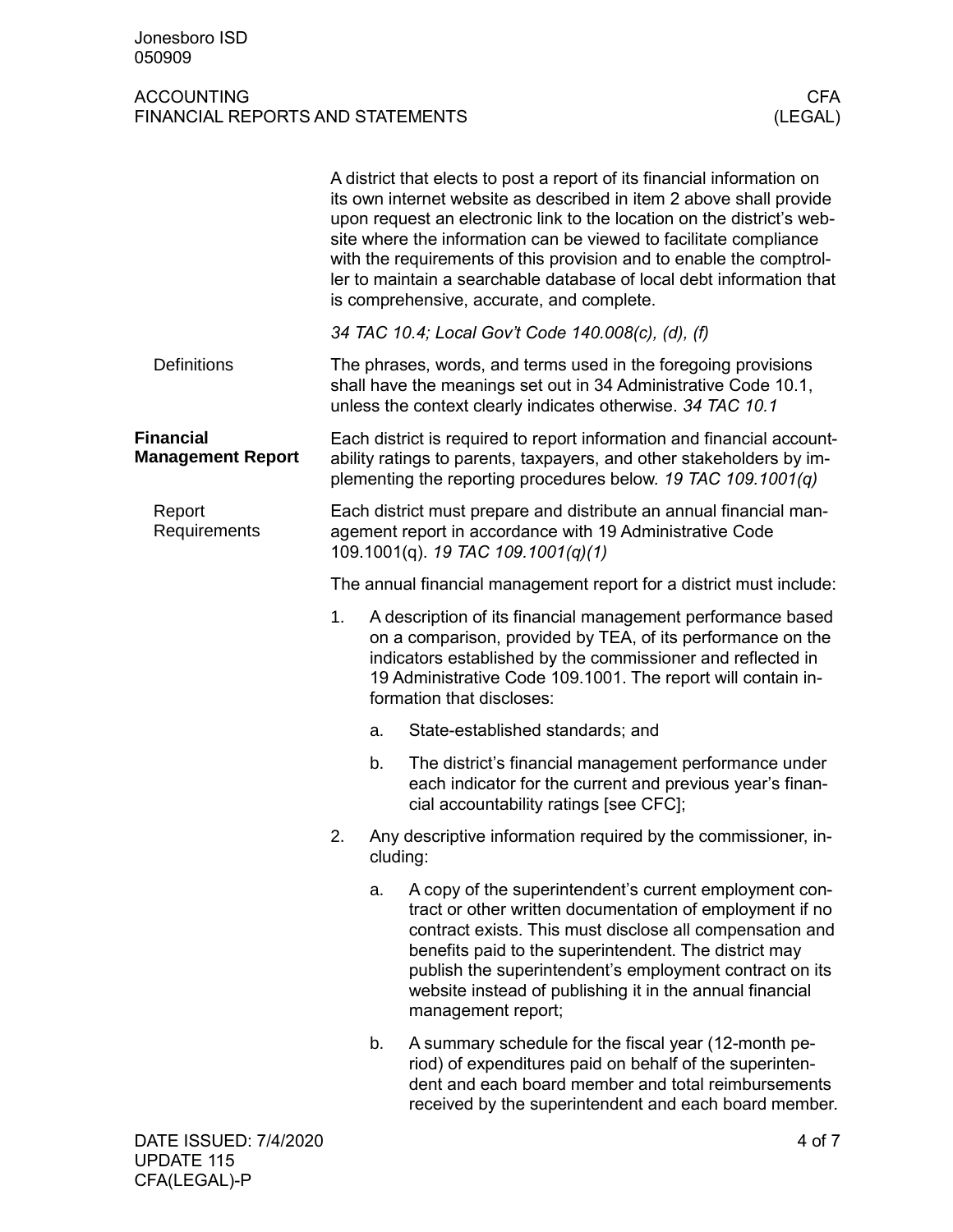#### ACCOUNTING CFA AND INTERNATIONAL CHARGE OF A SECOND TIME OF A SECOND TIME OF A SECOND SECOND SECOND SECOND SECOND SECOND SECOND SECOND SECOND SECOND SECOND SECOND SECOND SECOND SECOND SECOND SECOND SECOND SECOND SECOND SEC FINANCIAL REPORTS AND STATEMENTS (LEGAL)

This includes transactions on the district's credit card(s), debit card(s), stored-value card(s), and any other similar instrument(s) to cover expenses incurred by the superintendent and each board member. The summary schedule must separately report reimbursements for meals, lodging, transportation, motor fuel, and other items. The summary schedule of total reimbursements should not include reimbursements for supplies and materials that were purchased for the operation of the district;

- c. A summary schedule for the fiscal year of the dollar amount of compensation and fees received by the superintendent from an outside school district or any other outside entity in exchange for professional consulting or other personal services. The schedule must separately report the amount received from each entity;
- d. A summary schedule for the fiscal year of the total dollar amount of gifts that had a total economic value of \$250 or more received by the executive officers and board members.
	- (1) This reporting requirement applies only to:
		- (a) Gifts received by the district's executive officers and board members (and their immediate family as described by Government Code, Chapter 573, Subchapter B, Relationships by Consanguinity or by Affinity) from an outside entity that received payments from the district in the prior fiscal year, and
		- (b) Gifts from competing vendors that were not awarded contracts in the prior fiscal year;
	- (2) This reporting requirement does not apply to reimbursement by an outside entity for travel-related expenses when the purpose of the travel was to investigate matters directly related to an executive officer's or board member's duties or to investigate matters related to attendance at education-related conferences and seminars with the primary purpose of providing continuing education (this exclusion does not apply to trips for entertainment purposes or pleasure trips);
	- (3) This reporting requirement excludes an individual gift or a series of gifts from a single outside entity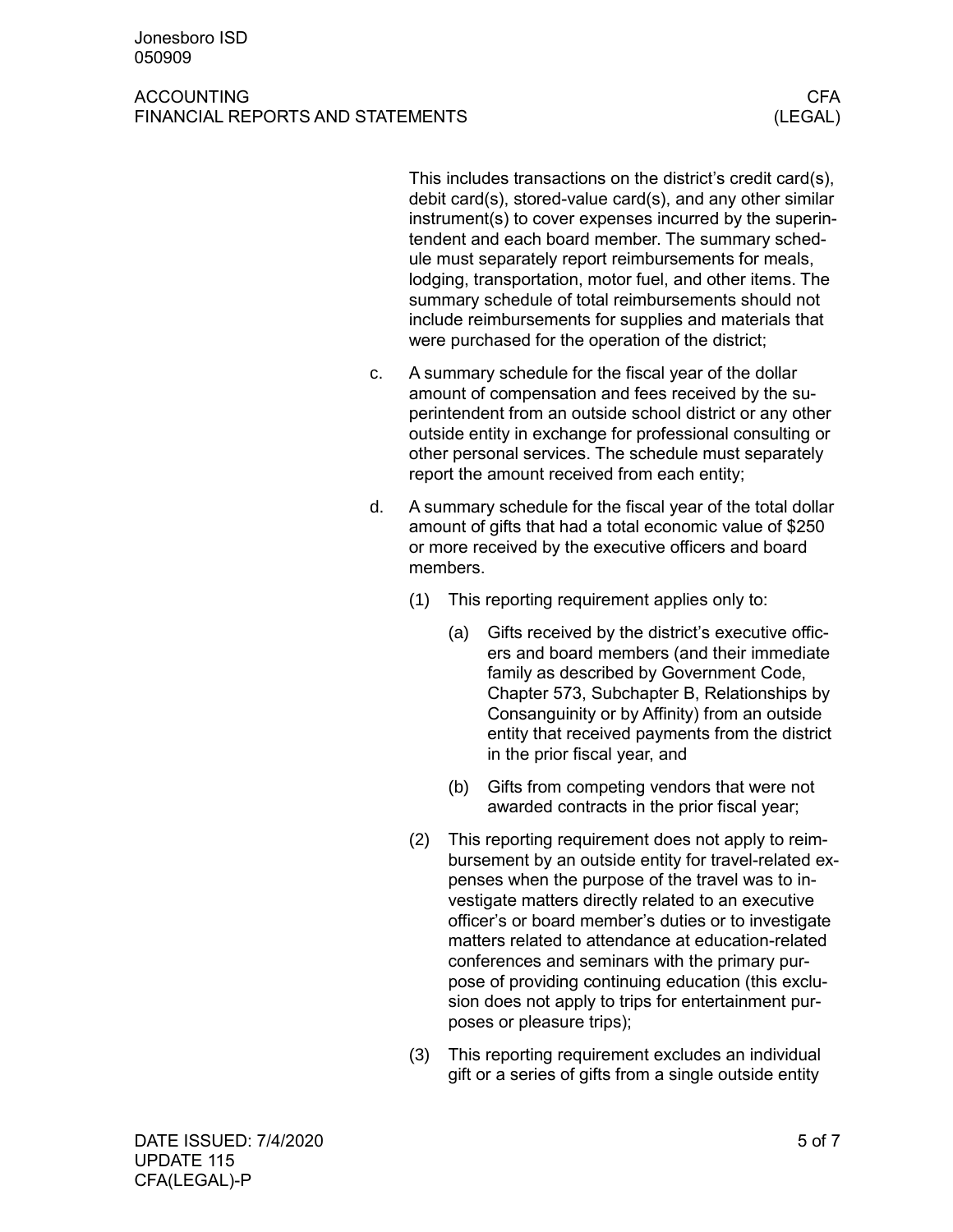|                       |                                                                                                                                                                                                                 |         | that had a total economic value of less than \$250<br>per executive officer or board member; and                                                                                                                                                                                                                                                                                                                                                                                                                                                                                                                   |  |  |  |  |
|-----------------------|-----------------------------------------------------------------------------------------------------------------------------------------------------------------------------------------------------------------|---------|--------------------------------------------------------------------------------------------------------------------------------------------------------------------------------------------------------------------------------------------------------------------------------------------------------------------------------------------------------------------------------------------------------------------------------------------------------------------------------------------------------------------------------------------------------------------------------------------------------------------|--|--|--|--|
|                       |                                                                                                                                                                                                                 | е.      | A summary schedule for the fiscal year of the dollar<br>amount received by board members for the total amount<br>of business transactions with the district. This reporting<br>requirement is not to duplicate the items disclosed in the<br>summary schedule of reimbursements received by board<br>members; and                                                                                                                                                                                                                                                                                                  |  |  |  |  |
|                       | 3.                                                                                                                                                                                                              |         | Any other information the board of the district determines to<br>be useful.                                                                                                                                                                                                                                                                                                                                                                                                                                                                                                                                        |  |  |  |  |
|                       |                                                                                                                                                                                                                 |         | 19 TAC 109.1001(q)(3)                                                                                                                                                                                                                                                                                                                                                                                                                                                                                                                                                                                              |  |  |  |  |
| <b>Public Hearing</b> | Each district must provide the public with an opportunity to com-<br>ment on the report at a public hearing. 19 TAC 109.1001(q)(2)                                                                              |         |                                                                                                                                                                                                                                                                                                                                                                                                                                                                                                                                                                                                                    |  |  |  |  |
|                       | The board must hold a public hearing on the report within two<br>months after receiving a final financial accountability rating. The<br>public hearing must be held at a location in the district's facilities. |         |                                                                                                                                                                                                                                                                                                                                                                                                                                                                                                                                                                                                                    |  |  |  |  |
|                       | At the hearing, the district must provide the annual financial man-<br>agement report to the attending parents and taxpayers.                                                                                   |         |                                                                                                                                                                                                                                                                                                                                                                                                                                                                                                                                                                                                                    |  |  |  |  |
|                       | 19 TAC 109.1001(q)(4), (5); Education Code 39.083(d)                                                                                                                                                            |         |                                                                                                                                                                                                                                                                                                                                                                                                                                                                                                                                                                                                                    |  |  |  |  |
| <b>Notice</b>         | The board must give notice of the hearing to owners of real prop-<br>erty in the geographic boundaries of the district and to parents of<br>district students.                                                  |         |                                                                                                                                                                                                                                                                                                                                                                                                                                                                                                                                                                                                                    |  |  |  |  |
|                       | In addition to other notice required by law, the board must provide<br>notice of the hearing:                                                                                                                   |         |                                                                                                                                                                                                                                                                                                                                                                                                                                                                                                                                                                                                                    |  |  |  |  |
|                       | 1.                                                                                                                                                                                                              |         | To a newspaper of general circulation in the geographic<br>boundaries of the district in one posting prior to holding the<br>public meeting, providing the time and place of the hearing.<br>The notice in the newspaper may not be earlier than 30 days<br>or later than ten days before the date of the hearing. If no<br>newspaper is published in the county in which the district's<br>central administration office is located, then the board must<br>publish the notice in the county nearest to the county seat of<br>the county in which the district's central administration office<br>is located; and |  |  |  |  |
|                       | 2.                                                                                                                                                                                                              | vision. | Through electronic mail to the mass communication media<br>serving the district, including, but not limited to, radio and tele-                                                                                                                                                                                                                                                                                                                                                                                                                                                                                    |  |  |  |  |
|                       | 19 TAC 109.1001(q)(4); Education Code 39.083(d)                                                                                                                                                                 |         |                                                                                                                                                                                                                                                                                                                                                                                                                                                                                                                                                                                                                    |  |  |  |  |